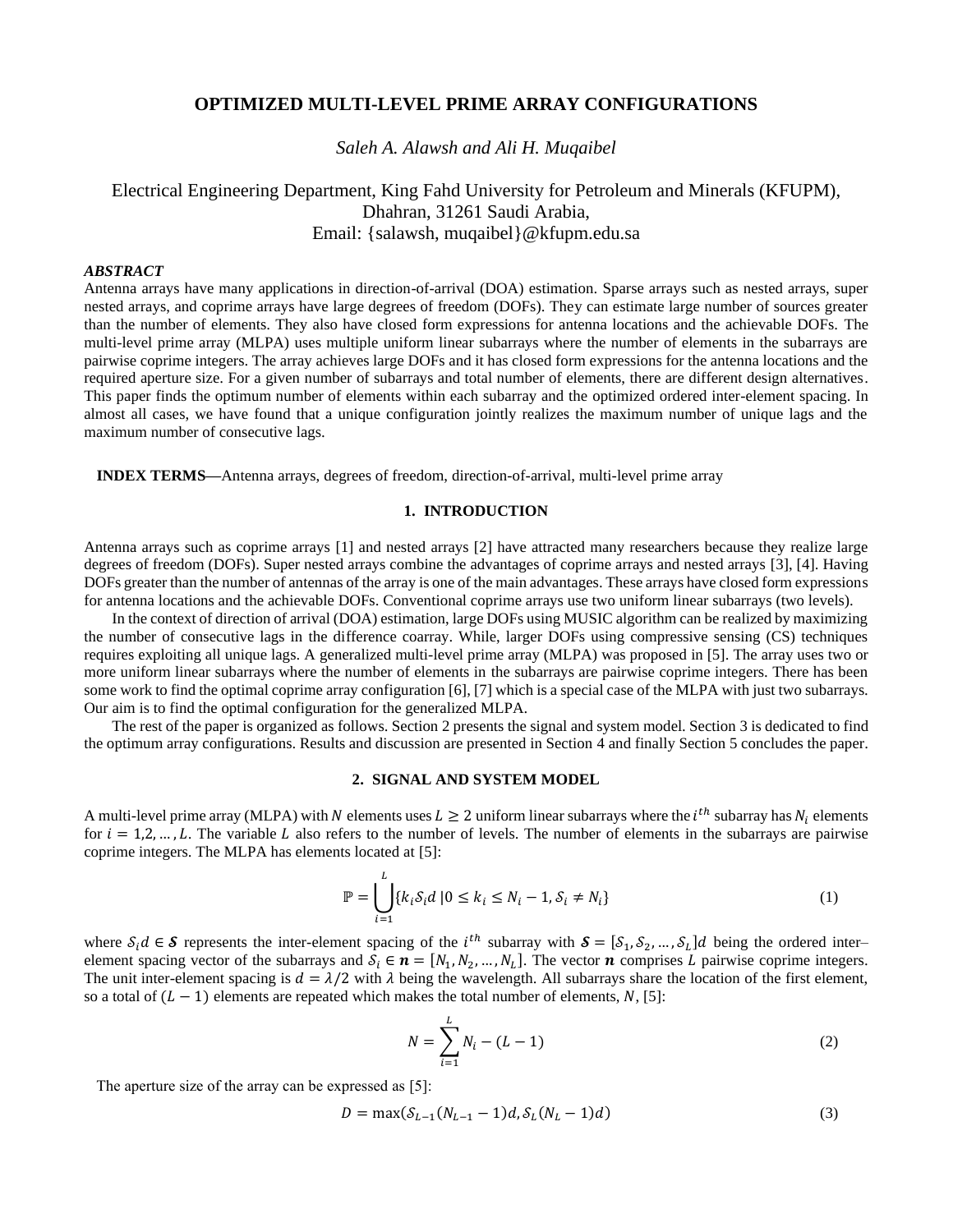We assume that  $N_i < N_j$ ,  $\forall i < j$ . If we divide the ordered inter-element spacing by d and then sort the entries in an ascending order, we get the number of elements in the subarrays.

#### **3. FINDING THE OPTIMAL ARRAYS**

There are different design alternatives for the vector  $\bm{n}$  and the ordered inter-element spacing,  $\bm{S}$ , for a given N and L. We perform exhaustive search to find all possible  $\boldsymbol{n}$  vectors that fulfils (2), then we find all possible ordered inter-element spacing. Based on the difference coarray, we extract the number of unique lags,  $l_{uq}$ , and the number of consecutive lags,  $l_{cq}$ , where both numbers are function of **n** and **S**. Let  $p = [p_1 d, p_2 d, ..., p_N d]^T$  be the array element locations with  $p_i d \in \mathbb{P}$  for  $i =$  $1, 2, \ldots, N$ . The difference coarray can be expressed as:

$$
\mathbb{D} = \{p_i - p_j | i, j = 1, 2, ..., N\}
$$
 (4)

where we allow for repetition in  $\mathbb D$ . Given an MLPA with N elements and L subarrays the optimum MLPA can be achieved by either maximizing the number of unique lags or maximizing the number of consecutive lags, which can be formulated as:

$$
(\mathbf{n}, \mathbf{S}) \leftarrow \underset{N_i \in \mathbb{N}^+}{\text{argmax}} \{ l_{ug}(\mathbf{n}, \mathbf{S}) \} \tag{5}
$$

$$
(\mathbf{n}, \mathbf{S}) \leftarrow \underset{N_i \in \mathbb{N}^+}{\text{argmax}} \{ l_{cg}(\mathbf{n}, \mathbf{S}) \} \tag{6}
$$

subject to: 
$$
N = \sum_{i=1}^{L} N_i - (L - 1)
$$

where  $\mathbb{N}^+$  is the set of positive integers.

When the solution of (5) and/or (6) is not unique, other factors like aperture size and reduced mutual coupling can be considered [3]. The mutual coupling is related to  $v_{\Delta}$  which is defined as the number of inter-element spacings, that equals to a unit spacing [8]. The array gets sparser as the value of  $v_A$  decreases. If multiple solutions result in the same  $v_A$ , then the configuration that minimizes aperture size,  $D$ , is recommended, since this is attractive in antenna designs and array implementations where we have constrains in the physical size.

## **4. RESULTS AND DISCUSSION**

The optimum MLPA configurations are constructed for  $L = 3.4.5$  and 6. The required inter-element spacing of the subarrays is plotted versus the total number of elements,  $N$ , in Fig. 1, Fig. 2, Fig. 3, and Fig. 4. There are a total of 2L traces in each figure. Half of the traces maximizes the number of unique lags and the other half maximizes the number of consecutive lags. There are cases where (2) cannot be satisfied, like the cases of  $N = 11$  for 3LPA and  $N = 15$  for 4LPA. This explains the missing values in Fig. 1 and Fig. 2. For the same reason, there is a minimum number of elements after which MLPA configuration can be constructed namely  $N = 8$ , 14, 24 and 36 elements for 3LPA, 4LPA, 5LPA and 6LPA, respectively.

As demonstrated in Fig. 1, except for the case with  $N = 23$  elements, a unique configuration jointly realizes the maximum  $l_{uq}$  and  $l_{cq}$ . This is demonstrated by overlapping markers. The second subarray is always spaced by 2d or 3d. As a result, the first subarray consists of two or three elements ( $N_1 = 2$  or 3). The first subarray always has the maximum inter-element spacing of  $N_3d$ . Consequently, the best ordered inter-element spacing is  $S_{3LPA} = [N_3, N_1, N_2]d$ . For the special case of  $N = 23$ ,  $S_{3LPA} = [11,5,9]d$  maximizes the unique lags, while the number of consecutive lags is maximized when  $S_{3LPA} = [17,3,5]d$ .

In most of the 4LPA, the joint optimization of unique and consecutive lags results in a unique design as depicted by the overlapping markers in Fig. 2. There are four cases with multiple solutions highlighted in the figure with arrows. TABLE I summarizes the design alternatives for 4LPA. The case of  $N = 14$  or 18 elements has three design alternatives which jointly optimize the number of unique and consecutive lags as TABLE I illustrates. For  $N = 23$  elements, there are three design options to maximize the number of consecutive lags. The best option is when  $S_{4LPA} = [5,3,11,7]d$  which also maximizes  $l_{ug}$ . Joint optimization cannot be achieved for  $N = 31$  elements. As the optimal ordered inter-element spacing for  $l_{cg}$  is  $S =$ [5,19,3,7]d which is not the same as the two design alternatives illustrated in TABLE I that maximizes  $l_{ua}$ . In general, the second and the third subarrays have the maximum and the minimum inter-element spacing respectively in most of the considered scenarios. Therefore, the best ordered inter-element spacing is  $S_{4LPA} = [N_2, N_4, N_1, N_3]d$ .

In 5LPA, the number of design alternatives increases compared with 4LPA. Fig. 3 specifies that  $S_{5\text{LPA}} = [5,2,17,3,13]d$ maximizes  $l_{ug}$ , while the number of consecutive lags is maximized when  $S_{SLPA} = [5,2,19,3,11]d$  when  $N = 36$  elements. In Table II, we present only the design alternatives that maximize either  $l_{ug}$  or  $l_{cg}$ . For  $N = 30$  and 44 elements, one of those alternatives also jointly maximizes the number of consecutive lags as Fig. 3 and Table II confirm. Joint optimization cannot be achieved for  $N = 32$  and 41 elements.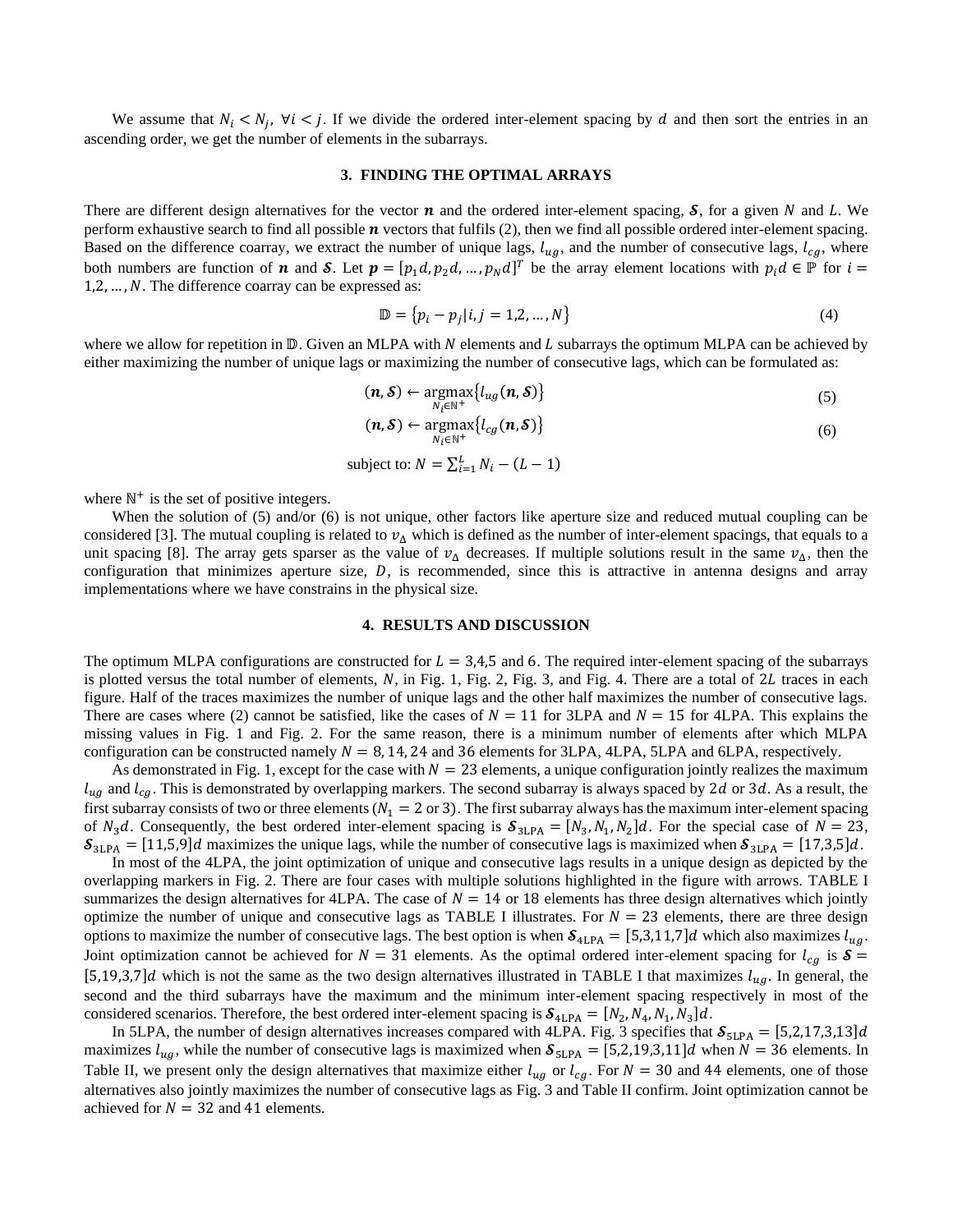Others jointly maximize both lags are not included in the table because of the space. For example, the case of  $N = 28$ elements has six design alternatives which jointly maximize both lags. In addition, two design alternatives at  $N = 26.35$ elements and three design alternatives when  $N = 24$  elements are jointly improve both lags. In Fig. 3 and Table II, most of the investigated scenarios have ordered inter-element spacing of  $S_{5LPA} = [N_3, N_1, N_5, N_2, N_4]d$  or  $S_{5LPA} = [N_3, N_1, N_2, N_5, N_4]d$ .

Larger MLPA levels require large number of elements, 36 in case of 6LPA. The 6LPA with  $N = 42$  elements attains its maximum  $l_{uq}$  with  $\mathcal{S} = [7,2,3,5,17,13]d$ , see Fig. 4. On the other hand, it has got two ordered inter-element spacings that maximize  $l_{ca}$  as Table III depicts namely:  $\mathcal{S}_1 = [7,2,3,5,19,11]d$  and  $\mathcal{S}_2 = [5,2,7,3,19,11]d$  based on different  $\boldsymbol{n}$ .

In Fig. 5, the number of unit spacings,  $v_{\Delta}$ , for the 3LPA and 4LPA configurations is plotted as a function of the total number of elements. Nested arrays, super nested arrays, and coprime arrays are included for comparison. The value of  $v_A$ is either 3 or 4 for the 3LPA regardless of the total number of elements. For the special case of  $N = 23$  elements, the configurations that maximizes the number of unique lags has  $\nu_A = 4$ , while the other that maximizes the number of consecutive lags has  $v_{\Delta} = 3$ . In 4LPA,  $v_{\Delta}$  is oscillating between 5 and 9. There are some design alternatives that result in equal  $v_{\Delta}$  when  $N = 18$  and 23 elements. While, others generate different  $v_{\Delta}$  values as in  $N = 14$  and 31 elements.

In comparison, coprime arrays have two pairs of elements spaced by half wavelength, so  $v_A = 2$ . The value of  $v_A$  increases with the number of elements  $N$  in nested arrays [3], [4]. On the other hand, there is a maximum of two unit spacings for super nested arrays. The later was mainly proposed to mitigate the mutual coupling effect in nested arrays. The value of  $v_A$  in 3LPA is not very far from that of coprime array. In addition, the 3LPA has fewer holes and it requires smaller aperture size [9]. This is attractive in antenna designs and array implementations where we have constrains in the physical size [5].

#### **5. CONCLUSION**

Two different optimization criteria were used to design MLPA configurations. In most of the cases, there is a unique solution which jointly maximizes the number of unique lags and the number of consecutive lags which makes the optimum MLPA configuration unique. The number of design alternatives increases as the level of the array increases. In this case, multiple solutions realize the maximum number of lags and other factors like reduced mutual coupling can be used to make the final selection.



**Fig. 1.** The optimal inter-element spacing versus the number of elements for 3LPA ( $L = 3$ )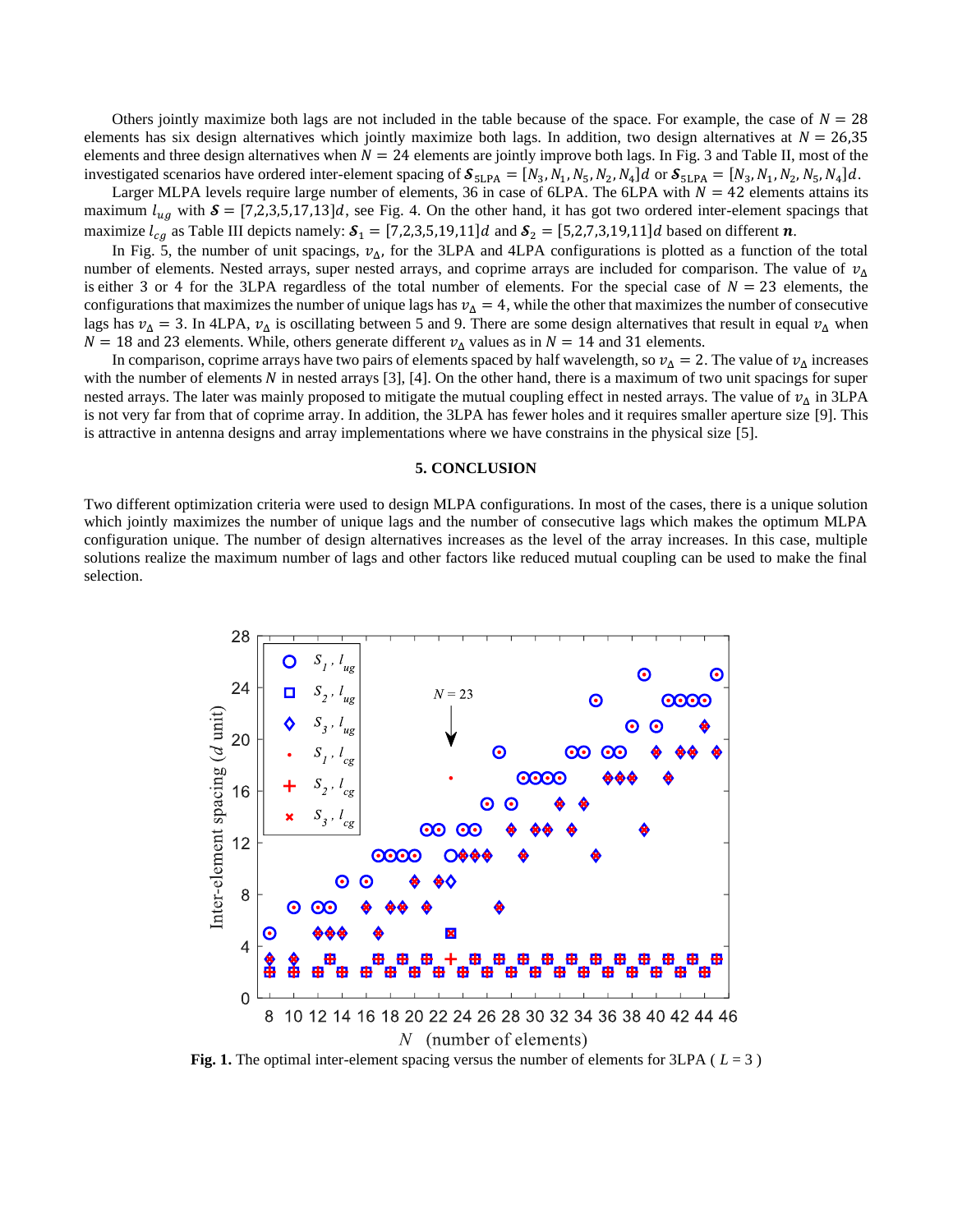

**Fig. 2.** The optimal inter-element spacing versus the number of elements for 4LPA ( *L* = 4 )

| O<br>1V |   | ⌒<br>o۶ | $\sim$<br>ο3 | $\mathcal{O}_4$ | Lags             |
|---------|---|---------|--------------|-----------------|------------------|
| 14      | − | $\sim$  | $\sim$       |                 |                  |
|         |   |         |              |                 |                  |
|         |   |         |              |                 |                  |
| 18      |   |         | $\sim$       |                 | $l_{ug}, l_{cg}$ |
|         |   |         |              |                 |                  |
|         |   |         |              |                 |                  |
| 23      |   | $\sim$  |              |                 |                  |
|         |   |         |              |                 | c <sub>g</sub>   |
|         |   |         | L J          |                 |                  |
|         |   | 13      |              |                 |                  |
| 31      |   |         | $\sqrt{2}$   |                 | $\iota_{ug}$     |

|  |  |  |  | <b>TABLE I.</b> Design alternatives for 4LPA |  |  |  |  |  |  |
|--|--|--|--|----------------------------------------------|--|--|--|--|--|--|
|--|--|--|--|----------------------------------------------|--|--|--|--|--|--|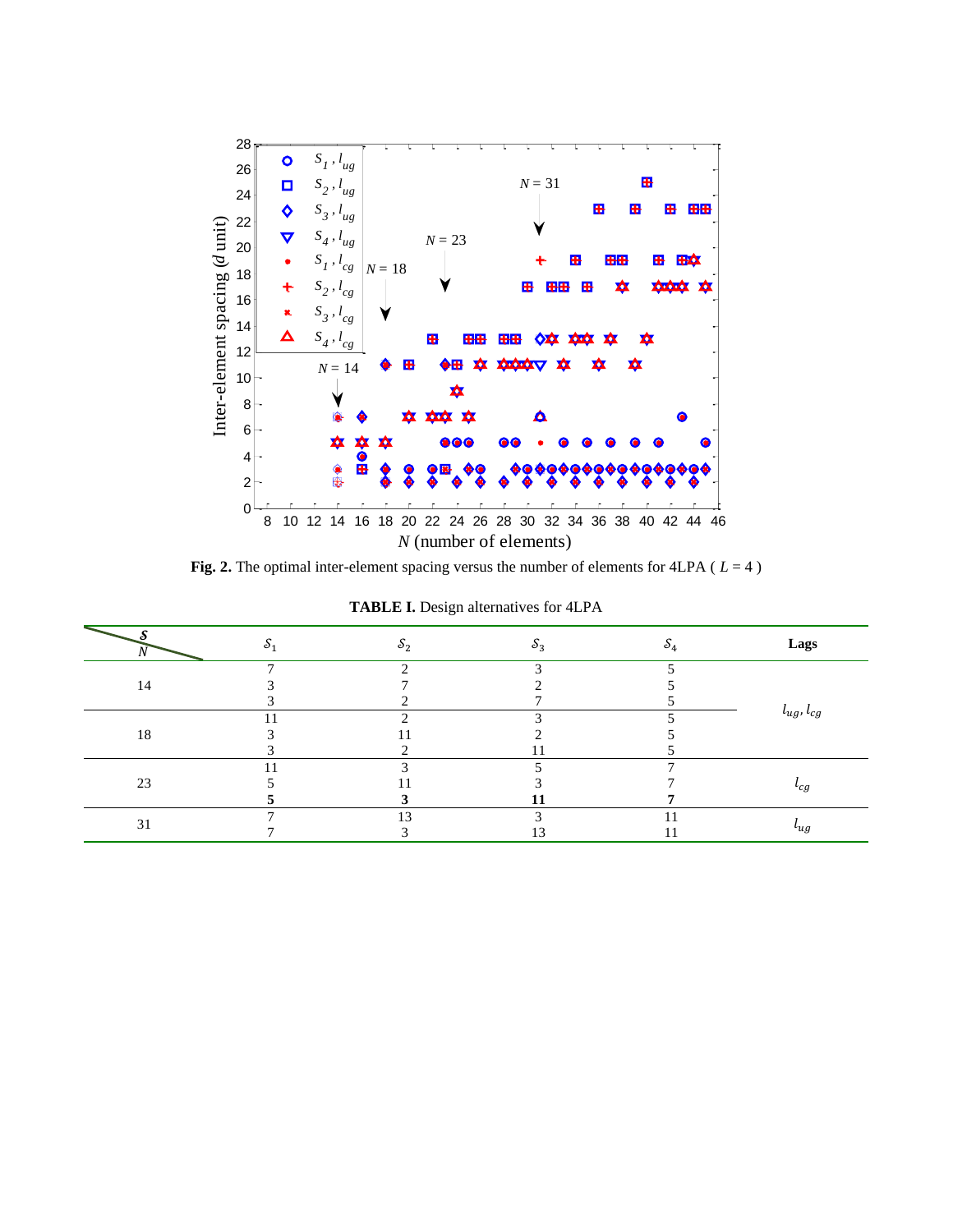

**Fig. 3.** The optimal inter-element spacing versus the number of elements for 5LPA ( *L* = 5 )

| $\mathcal{S}$<br>$\overline{N}$ | $\mathcal{S}_1$                           | $\mathcal{S}_2$                          | $\mathcal{S}_3$                           | $\mathcal{S}_4$                           | $\mathcal{S}_5$                  | Lags                |
|---------------------------------|-------------------------------------------|------------------------------------------|-------------------------------------------|-------------------------------------------|----------------------------------|---------------------|
| $24\,$                          | 5<br>3<br>3                               | $\overline{2}$<br>5<br>11                | 3<br>$\overline{c}$<br>$\overline{c}$     | $11\,$<br>11<br>5                         | $\overline{7}$<br>7<br>7         |                     |
| $26\,$                          | $\overline{\mathbf{3}}$<br>$\overline{3}$ | $\overline{5}$<br>13                     | $\overline{2}$<br>$\overline{c}$          | 13<br>$\sqrt{5}$                          | $\overline{7}$<br>$\overline{7}$ |                     |
| $28\,$                          | 13<br>5<br>5<br>4<br>4<br>4               | $\mathfrak{Z}$<br>3<br>3<br>5<br>13<br>3 | $\overline{4}$<br>13<br>4<br>3<br>3<br>13 | 5<br>$\overline{4}$<br>13<br>13<br>5<br>5 | $\tau$<br>7<br>7                 | $l_{ug}, \, l_{cg}$ |
| $30\,$                          | 5<br>5                                    | $\overline{2}$<br>$\overline{c}$         | $\overline{13}$<br>3                      | $\overline{\mathbf{3}}$<br>13             | $\overline{11}$<br>11            | $l_{ug}$            |
| $32\,$                          | $\overline{3}$<br>$\overline{4}$          | $\overline{7}$<br>5                      | $\overline{2}$<br>3                       | 13<br>13                                  | 11<br>11                         | $l_{ug}$            |
|                                 | $\overline{3}$<br>3                       | 5<br>19                                  | $\overline{2}$<br>$\boldsymbol{2}$        | 19<br>$\sqrt{5}$                          | $\overline{7}$<br>$\overline{7}$ | $l_{cg}$            |
| 35                              | $\overline{7}$<br>5                       | 3<br>7                                   | 5<br>3                                    | 13<br>13                                  | 11<br>11                         | $l_{ug}, \, l_{cg}$ |
|                                 | $\overline{7}$<br>5                       | 3<br>$\overline{7}$                      | 5<br>3                                    | $\overline{17}$<br>17                     | $\overline{13}$<br>13            | $l_{ug}$            |
| 41                              | 19<br>7<br>5                              | $\mathfrak{Z}$<br>$\mathfrak{Z}$<br>19   | 5<br>19<br>3                              | $\boldsymbol{7}$<br>5<br>7                | 11<br>11<br>$11\,$               | $l_{cg}$            |
| $44\,$                          | $\overline{7}$<br>5                       | $\sqrt{2}$<br>3                          | 19<br>19                                  | 3<br>$\overline{4}$                       | $\overline{17}$<br>17            | $l_{ug}$            |

**Table II.** Design alternatives for 5LPA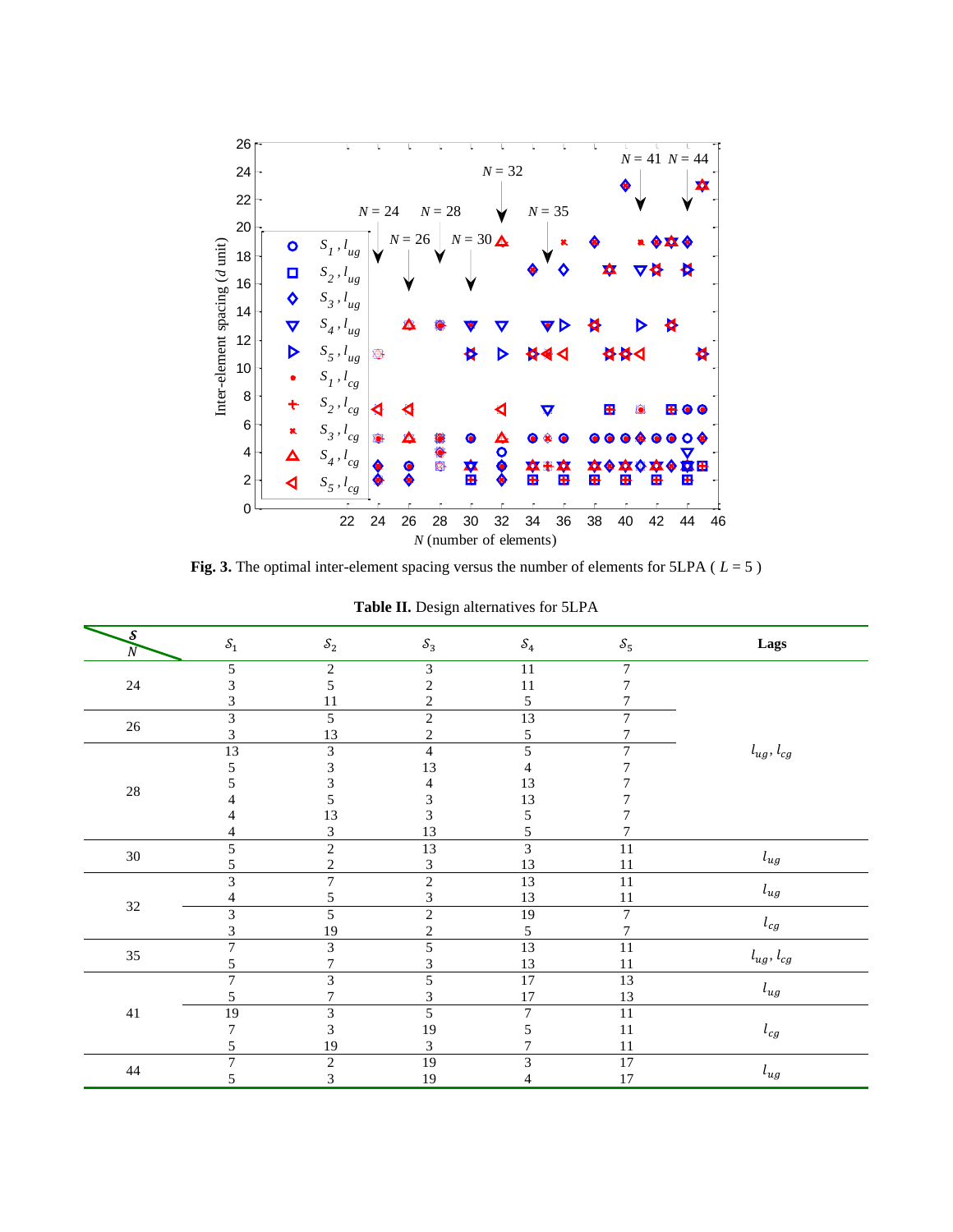|    | c) -           | $^{o_2}$ | $\sim$<br>OЗ | $\sim$<br>ಲನ                                                 |    | Lags                     |
|----|----------------|----------|--------------|--------------------------------------------------------------|----|--------------------------|
| 36 | −              |          |              | 1 <sub>2</sub><br>12                                         |    | $\iota_{ug}, \iota_{cg}$ |
| 38 | $\overline{ }$ |          |              | 1 <sub>2</sub><br>$\sim$<br>1 <sub>2</sub><br>1 <sub>2</sub> | 11 | $\iota_{ug}, \iota_{cg}$ |
| 42 |                |          |              | 19                                                           |    | $\iota_{cg}$             |



**Fig. 4.** The optimal inter-element spacing versus the number of elements for 6LPA ( *L* = 6 )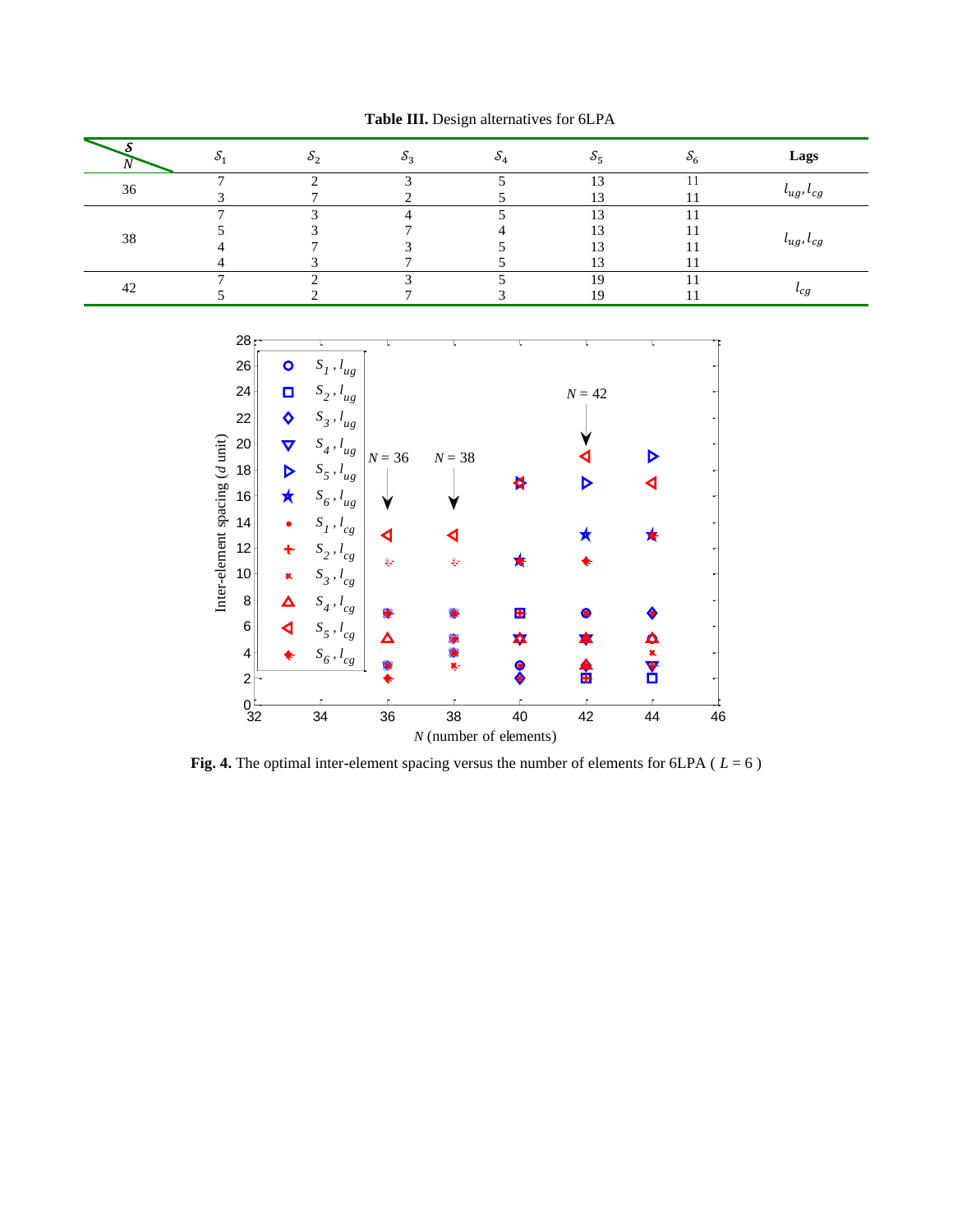

**Fig. 5.** Number of unit spacings versus the total number of elements

#### **6. ACKNOWLEDGMENT**

This work was supported by the Deanship of Scientific Research (DSR) at King Fahd University of Petroleum & Minerals (KFUPM), Dhahran, Saudi Arabia, under Project No. IN161015.

### **7. DATA AVAILABILITY STATEMENTS**

The datasets generated and/or analysed during the current study are not publicly available due to so many Matlab files (.mat) that are scattered here and there and due to the different options available to build a certain array configuration but are available from the corresponding author on reasonable request.

#### **8. REFERENCES**

- [1] P. P. Vaidyanathan and P. Pal, "Sparse Sensing with Co-prime Samplers and Arrays," *IEEE Trans. Signal Process.*, vol. 59, no. 2, pp. 573–586, 2011.
- [2] P. Pal and P. P. Vaidyanathan, "Nested Arrays: A novel Approach to Array Processing with Enhanced Degrees of Freedom," *IEEE Trans. Signal Process.*, vol. 58, no. 8, pp. 4167–4181, 2010.
- [3] C. L. Liu and P. P. Vaidyanathan, "Super Nested Arrays: Linear Sparse Arrays With Reduced Mutual Coupling-Part I: Fundamentals," *IEEE Trans. Signal Process.*, vol. 64, no. 15, pp. 3997–4012, 2016.
- [4] C. L. Liu and P. P. Vaidyanathan, "Super Nested Arrays: Linear Sparse Arrays With Reduced Mutual Coupling—Part II: High-Order Extensions," *IEEE Trans. Signal Process.*, vol. 64, no. 16, pp. 4203–4217, 2016.
- [5] Saleh A. Alawsh and Ali H. Muqaibel, "Multi-Level Prime Array for Sparse Sampling," *IET Signal Process.*, vol. 12, no. 6, pp. 688 699, Aug. 2018.
- [6] K. Adhikari, J. R. Buck, and K. E. Wage, "Beamforming with Extended Co-prime Sensor Arrays," *IEEE Int. Conf. Acoust. Speech Signal Process. (ICASSP), Vancouver, BC, Canada*, pp. 4183–4186, May 2013.
- [7] K. Adhikari, J. R. Buck, and K. E. Wage, "Extending Coprime Sensor Arrays to Achieve the Peak Side Lobe Height of a Full Uniform Linear Array," *EURASIP J. Adv. Signal Process.*, vol. 2014, no. 148, pp. 1–17, 2014.
- [8] R. Rajamaki and V. Koivunen, "Comparison of Sparse Sensor Array Configurations with Constrained Aperture for Passive Sensing,"